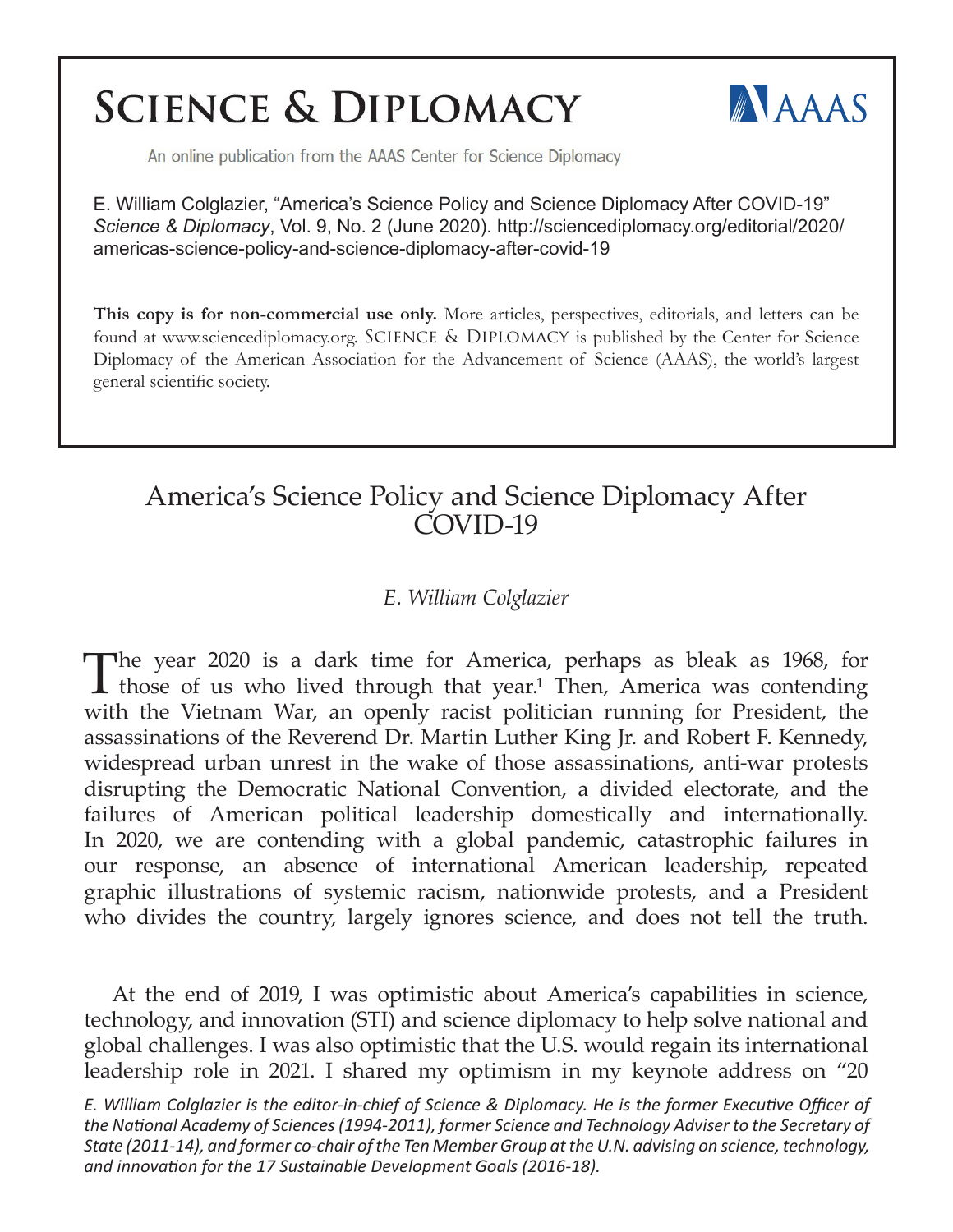years of Science Diplomacy" at the World Science Forum in November 2019 (see appendix).² Today, however, I am no longer so optimistic. The key questions are why things have gone so badly for America, and what can be done. I believe that science policy and science diplomacy can play a key part in getting America back on track, but that first requires a candid assessment of what has gone wrong with our science advisory ecosystem and science-policy-society interface.

My harsh assessment of our current situation, outlined in an editorial in early April ("Response to the COVID-19 Pandemic: Catastrophic Failures of the Science-Policy Interface") has been borne out by many other in-depth analyses addressing America's mistakes.<sup>3,4,5,6,7</sup> I was stunned that my country was unable to act early and effectively, as it had what I thought was the most sophisticated science advisory ecosystem and the most robust science-policy-society interface in the world. The significant threat of a global pandemic was well known by many scientists, economists, health experts, and security professionals inside and outside government, and detailed plans had been prepared. The failures are not just the fault of the politicians; significant mistakes were also made by major scientific institutions.8

Prior to the pandemic, most governments were focused on harnessing STI to create jobs and stimulate economic growth in this globally connected, highly competitive, and fast-moving world. Leaders aimed to strengthen their nations' scientific and technological capabilities and incorporate the resulting insights into their decision-making on key policies and actions. This requires reliable channels for securing credible and objective advice from the most competent scientific and technical professionals.

As Science and Technology Adviser to the U.S. Secretary of State (2011-14), I had many conversations with scientists and officials from around the world about how to strengthen capabilities in STI and science advisory ecosystems. America's preeminence in STI was an asset for American diplomacy. I always stressed the mechanics regarding science advice – capable scientists and scientific institutions inside and outside government with experience in the science-policy-society interface. The U.S had all of the elements that I viewed as most important for a country to undertake:<sup>9</sup>

1. Appoint a scientist highly competent in science and science policy to be chief science advisor to the head of state and create an advisory committee of nongovernmental scientists and technologists to assist the chief science advisor, 2. Appoint science advisors for each of the relevant government ministries and connect them in a network with the chief science advisor,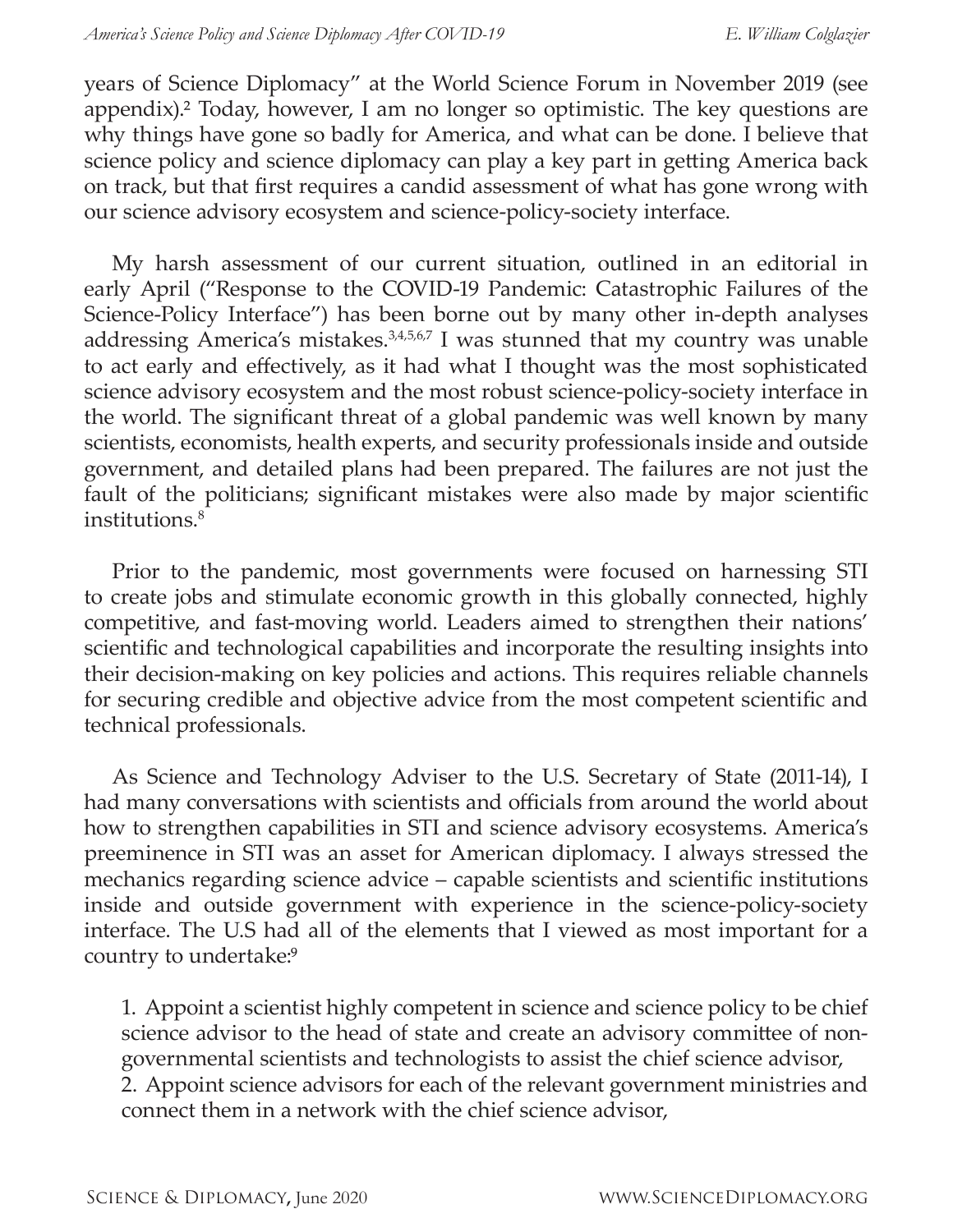3. Create civil service positions for individuals with scientific and technical backgrounds for serving in government ministries,

4. Provide fellowships for young and mid-career scientists, engineers, and medical professionals to experience working in government,

5. Solicit independent scientific advice on key policy issues – both science for policy and policy for science – from the most respected non-governmental scientific and technical institutions in the country, and make that advice public, 6. Create a unit with scientific and technical professionals to serve the legislature on issues where scientific input is needed,

7. Encourage scientific professional societies to present awards for high-quality science journalism,

8. Encourage universities to create courses on science and technology policy and science diplomacy and train students for careers that combine competence in science and technology with knowledge about domestic and international policy issues,

9. Encourage the domestic scientific and technical community to engage and collaborate with the best scientific and technical communities around the world, and

10. Make use of science and technology to help solve regional and global problems as well as to help improve relations between countries.

Then came the pandemic. The above "top ten" actions might have been important, but they were insufficient to prevent the early failures in responding to COVID-19. In trying to understand why, I was reminded of something I once knew but had forgotten.<sup>10,11</sup> For important policy decisions, what matters as much – if not more so – than science are culture, values, ethics, trust, leadership, history, and politics. They are powerful determinants of decisions. Weaknesses arising from these factors can only be altered by the will of the public and its leaders.

In making difficult decisions that affect people, the answers to questions such as "how safe is safe enough?" and "how sure is sure enough?" are value judgments.12 These questions are especially striking when there are large scientific uncertainties and large tradeoffs between our values. The challenges at this stage in the pandemic are especially complex because of the uncertainties regarding the future path of the virus, the economic impact, individual behavior, availability of a vaccine, and government policy. Whatever are our overarching goals, our success in achieving them depends very much on how we make the value tradeoffs informed by what is known from science and how we use science to advise on what is working and not working with our policies.

The seventeen Sustainable Development Goals (SDGs) are also value judgments, and our success in achieving them at the national and global level also depends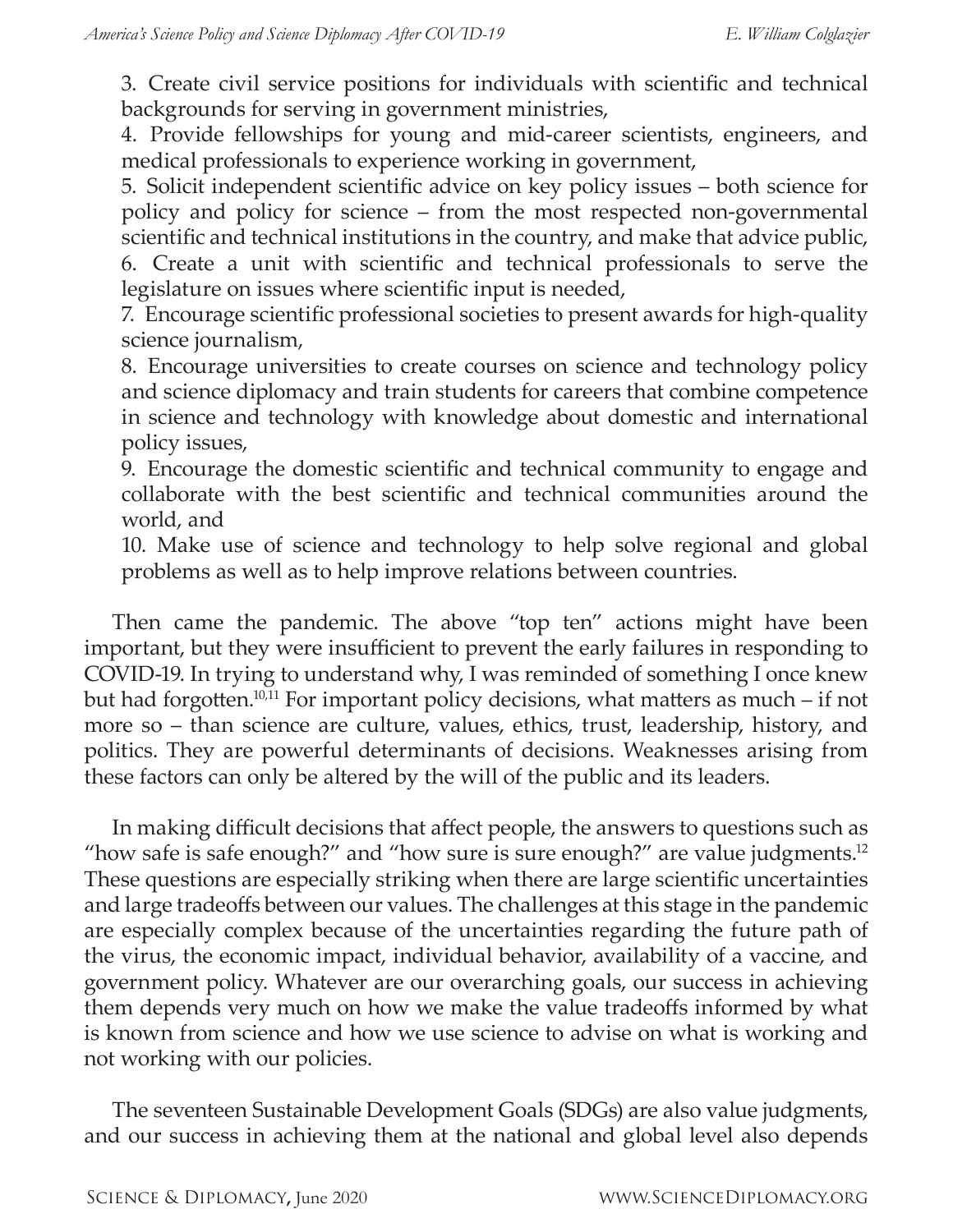very much on how we make the value tradeoffs informed by what is known from science. Decision-makers need good science advice, and society needs good decision-makers who can listen to the science advice, weigh the tradeoffs, and make wise decisions that garner trust from the public. It is, of course, not so easy in practice.

With the benefit of hindsight, it now seems clear that the "top ten" list needs a preamble covering intangible aspects that are prerequisites for achieving an effective science-policy-society interface. Here are four tasks for the science community to commit to pursue that perhaps can help lead to wiser societal decisions in times of crisis:

1. Creation of a culture of trust and shared values between scientists and the public and between scientists and decision-makers, which may require scientists to listen more to the public to understand the needs, values, and multiple perspectives of all of our citizens, including especially those citizens who have been marginalized and negatively impacted by the failures of our societies,

2. Reinforcing a duty for scientists to communicate clear and accurate information, counter disinformation and false information, and tell the truth to the public regardless of decisions and communications coming from government,

3. Creation of a duty for scientists to ensure that the public and the government are promptly made aware of the challenges, threats, and opportunities that emerge from rapidly-advancing science and technology,

4. Creation of a duty for scientists to marshal knowledge from science and technology to help achieve aspirational goals for our nation and planet and to redress our society's failings, including the racism that persists even in the scientific enterprise and which hampers our ability to live up to the noble rhetoric we teach our children.

The American scientific community  $-$  informed by an understanding of our nation's culture, history, and when our country has failed to live up to its values — needs to reinforce its commitment to these four elements to strengthen trust with the American public and its leaders. Scientific communities in other countries will need to make their own assessments regarding their national situation. Policy and diplomatic communities should do the same. Efforts to strengthen the sciencepolicy-society interface at the global level have emphasized similar themes for achieving an effective science-policy-society interface. They are essential to share knowledge and data internationally, to promote collaborative research, to ensure universal access to solutions, and to act with greater urgency on global scientific assessments related to our many global challenges.13,14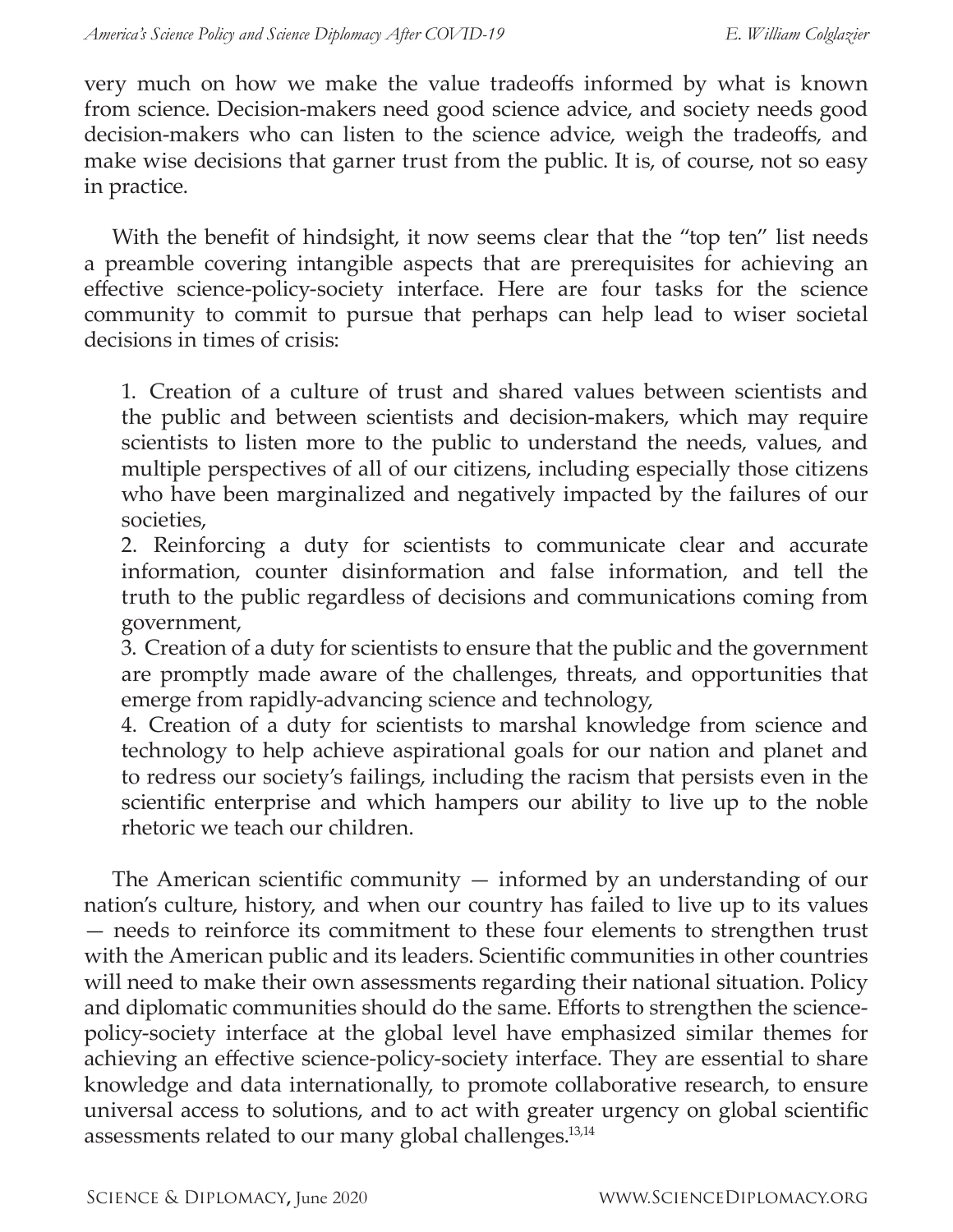Even with the failures at the national and global level regarding the pandemic, the global scientific community did respond well, with unprecedented scientific collaboration and sharing of information. The hope is that the current political tensions arising from the pandemic will not cause further roadblocks in building better science advisory ecosystems and a stronger science-policy-society interface at the national and global levels. Scientific communities in countries with advanced STI capabilities have a responsibility to help their colleagues in emerging countries with capacity building. Science diplomacy is now needed more than ever.

Providing objective, high-quality advice with integrity, free of politics and special interests, is an important civic responsibility for the worldwide scientific community. It is needed not only to help our societies to achieve their goals, but also to correct their failings. The practitioners must not only present accurately the state of scientific knowledge with its uncertainties, but also clearly state where the advice incorporates value judgments that go beyond science. Credibility is the most precious asset for an individual or an institution if it is to provide effective and trusted scientific advice. **SD** 

#### **Endnotes**

- 1. William A. Gaston, "I've Never Been So Afraid for America," *Wall Street Journal*, June 2, 2020, https://www.wsj.com/ articles/ive-never-been-so-afraid-for-america-11591139729.
- 2. E. William Colglazier, "20 Years of Science Diplomacy," Keynote Lecture, *World Science Forum*, Budapest, November 2019, https://mta.videotorium.hu/en/recordings/35321/keynote-lecture-20-years-of-science-diplomacy. The text of the lecture is provided in the appendix. Dealing with a future pandemic was regrettably not mentioned in the list of issues looking to the future. It is now the top priority of many countries and an area where science diplomacy is urgently needed.
- 3. E. William Colglazier, "Response to the COVID-19 Pandemic: Catastrophic Failures of the Science-Policy Interface," *Science & Diplomacy*, April 2020, http://sciencediplomacy.org/editorial/2020/response-covid-19-pandemic-catastrophicfailures-science-policy-interface.
- 4. Laurie Garrett, "Trump Scapegoats China and WHO and Americans Will Suffer," *Foreign Policy,* May 30, 2020, https:// foreignpolicy.com/2020/05/30/trump-scapegoats-china-and-who-and-americans-will-suffer.
- 5. Michael T. Osterholm and Mark Olshaker, "Chronicle of a Pandemic Foretold: Learning from the COVID-19 Failure — Before the Next Outbreak Arrives," *Foreign Affairs*, July/August 2020, www.foreignaffairs.com/articles/unitedstates/2020-05-21/coronavirus-chronicle-pandemic-foretold.
- 6. James Glanz and Campbell Robertson, "Lockdown Delays Cost at least 36,000 Lives, Data Show," *The New York Times*, May 20-22, 2020.
- 7. Juliet Chung, "The Early Coronavirus Warning That Woke Up Wall Street," *The Wall Street Journal*, June 12, 2000.
- 8. Michael D. Shear, "'They Let Us Down': 5 Takeaways on the C.D.C.'s Coronavirus Response," *The New York Times*, June 3, 2020.
- 9. E. William Colglazier, "Encourage governments to heed scientific advice," *Nature,* Vol. 537, p.587, 29 September 2016.
- 10. National Research Council, *S&T Strategies of Six Countries: Implications for the United States* (Washington, DC: The National Academies Press, 2010). This study came to the surprising conclusion that "one of the better indicators of a country's ability to achieve its science and technology goals is its ability to effect the requisite cultural changes."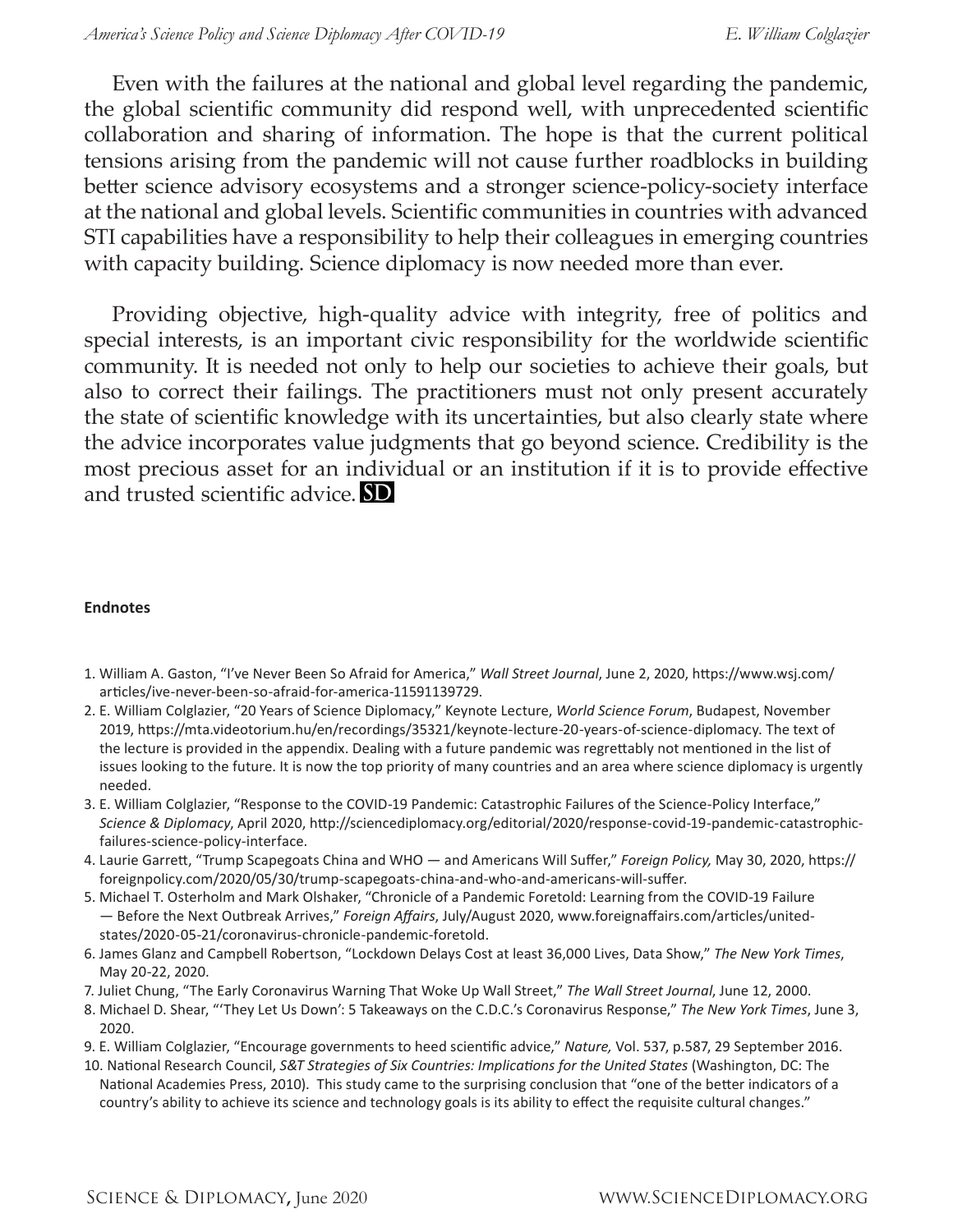- 11. National Academy of Sciences, National Academy of Engineering, and Institute of Medicine, *Culture Matters: International Research Collaboration in a Changing World: Summary of a Workshop* (Washington, DC: The National Academies Press, 2014).
- 12. E. William Colglazier, "The Art of Science Advice," *Science & Diplomacy*, June 2016, http://sciencediplomacy.org/ editorial/2016/art-science-advice.
- 13. United Nations Department of Economic and Social Affairs, Policy Brief No. 62, "The COVID-19 pandemic: a wake-up call for better cooperation at the science-policy-society interface," April 2020, www.un.org/development/desa/dpad/ publication/un-desa-policy-brief-62-the-covid-19-pandemic-a-wake-up-call-for-better-cooperation-at-the-sciencepolicy-society-interface.
- 14. International Institute for Applied Systems Analysis (IIASAS), *The World in 2050 (TWI2050)* volume 3, July 2020 (forthcoming).

### **Appendix: "20 Years of Science Diplomacy"**

#### *Keynote Lecture, World Science Forum (November 2019)*

The term "science diplomacy" has grown in popularity over the past two decades, first in the scientific community and now in the diplomatic community. In discussing science diplomacy, I am interpreting science quite broadly to include knowledge from the natural sciences, social sciences, engineering sciences, medical sciences, and the humanities.

The current interest of the diplomatic community in science diplomacy is clearly visible in an upcoming conference of foreign ministries and a recent statement by a foreign minister. The Foreign Ministries Science and Technology Advice Network (FMSTAN), created in 2016, will have its next meeting in Vienna in November 2019 with a number of foreign ministries participating. The Swiss Foreign Minister Ignazio Cassis in a recent speech stated:

"Science Diplomacy is a key instrument for fostering cooperation between states"… as part of developing a "new vision for Switzerland's foreign policy"… we "want to focus on a new instrument, still little known, but very promising"… an "opportunity for Switzerland to showcase the excellence of its scientific base in support of global dialogue…"

Switzerland has, of course, been practicing science diplomacy for a long time, including by its many talented science counselors and swissnex Network.

Another example of the interest in science diplomacy is illustrated by the Madrid Declaration on Science Diplomacy. This inspiring statement was signed by participants at a conference in 2019 organized by the S4D4C research program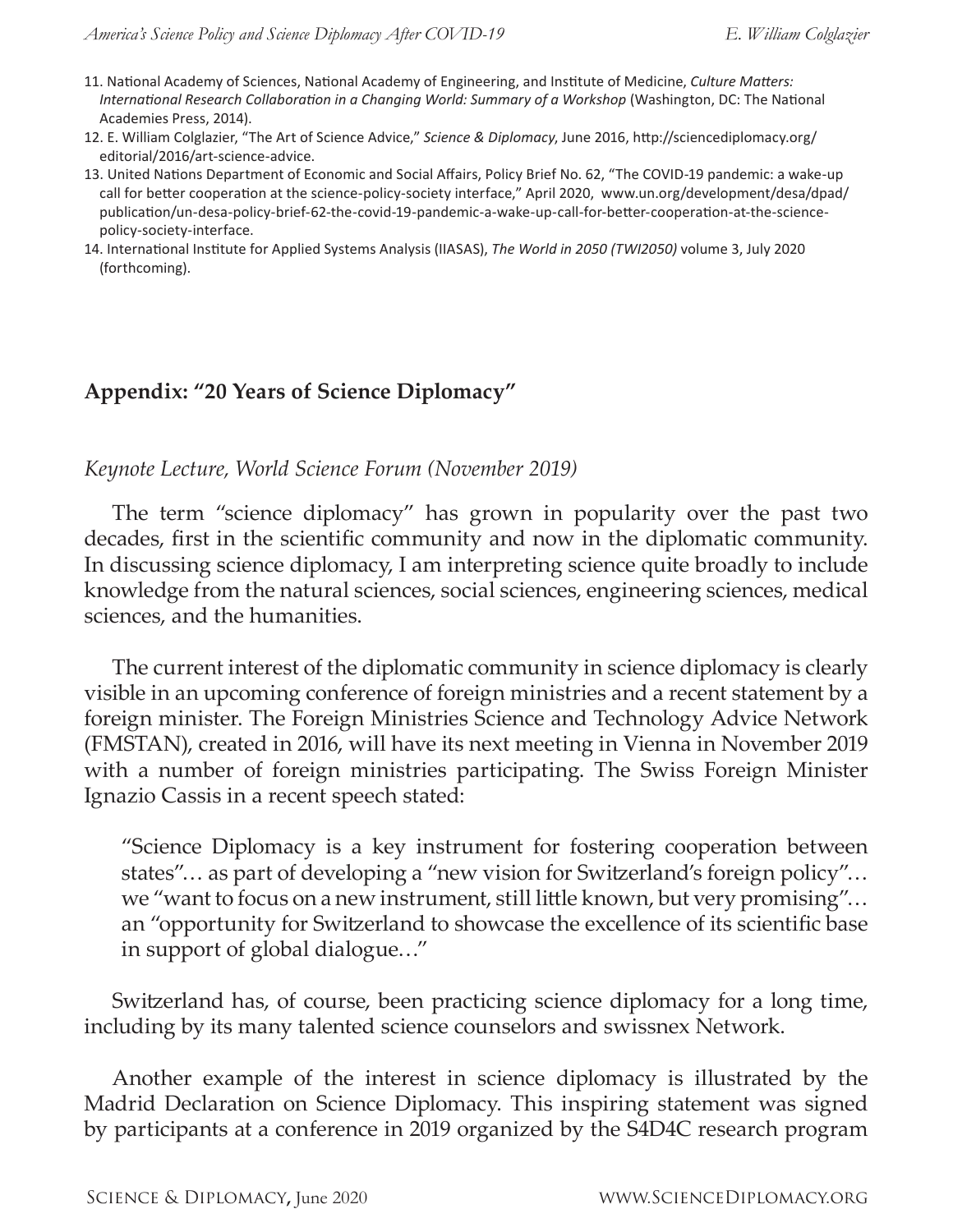(a scholarly investigation supported by the EU) with assistance from the Spanish Foundation for Science and Technology. For the participants, the statement represents a "common vision of science diplomacy in the future."

If we look back more than twenty years, we find science and foreign policy communities talking about "science and international affairs" or "science and diplomacy." This topic grew in importance after World War II, especially with the advent of nuclear weapons. For seventy-five years the foreign policy community has paid significant attention to the impact of scientific and technological advances on international affairs.

I was born seventy-five years ago, and so have lived through this period. I started out as a theoretical physicist, but my career path was influenced by scientific mentors who were great science diplomats. Although never serving in government, they spent much of their time engaging with foreign scientific colleagues to discuss possible solutions to some of the most pressing global problems. Several participated in the Manhattan project that led to nuclear weapons. After the war they devoted a significant part of their careers to dialogues with Soviet and Chinese scientists to ensure that nuclear weapons were never used again.

Paul Doty, a distinguished biochemist at Harvard, and Wolfgang (Pief) Panofsky, a distinguished experimental physicist who directed the Stanford Linear Accelerator Center (SLAC), were two of my mentors. Paul created with support of the Ford Foundation the Center for Science and International Affairs at Harvard in the 1970's. Both Paul and Pief engaged with Soviet and Chinese scientists through the Committee on International Security and Arms Control (CISAC) of the U.S. National Academy of Sciences. The CISAC dialogues with Soviet scientists in the 1980s along with other Track II dialogues such as the Pugwash Conferences on Science and World Affairs helped to provide the framework for arms control treaties negotiated during the Cold War. The Track II dialogues among scientists were influential when a diplomatic opportunity emerged from a leadership change in the Soviet Union with Soviet scientists serving as key governmental advisers.

What is the significance of "science and diplomacy" becoming "science diplomacy" over the past two decades? For me, the term science diplomacy indicates an active instrument rather than an area of overlap between two different domains. Vaughan Turekian and Tom Wang helped popularize and define the term when they created the AAAS Center for Science Diplomacy, the online journal www.sciencediplomacy.org, and in co-sponsoring with The Royal Society in 2009 the conference on "New Frontiers in Science Diplomacy."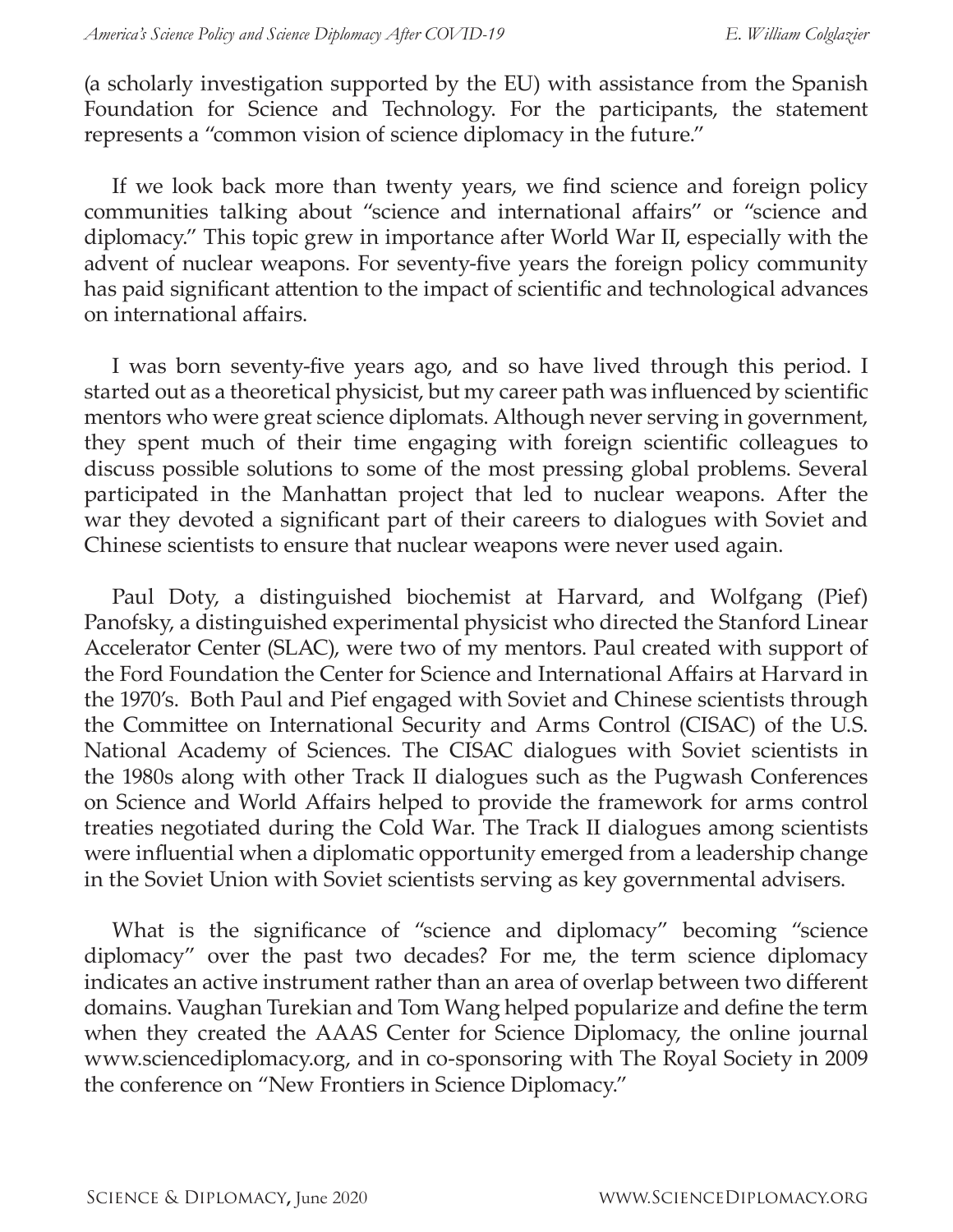My concept of science diplomacy for this talk is quite broad and includes: (i) scientific knowledge and expertise being used to advance diplomatic and foreign policy goals for national and/or global interest, doing so in positive and constructive ways often accomplished through international scientific engagements, and (ii) diplomacy being used to advance the national and international scientific enterprise important to scientists everywhere. The diplomatic community emphasized in the UN 2030 Agenda the importance of strengthening the science-policy interface and harnessing science, technology, and innovation (STI) for making progress on the 17 Sustainable Development Goals through creation of the Technology Facilitation Mechanism (TFM). The diplomatic community has also recognized that facilitating international scientific collaboration is essential to maximize the benefits for science advancing diplomacy. Nevertheless, increasing concerns about scientific advances that contribute to dual-use technologies has created additional challenges. Preserving international scientific cooperation in fundamental basic research that is published in the open literature is a salient topic for scientists in their future science diplomacy dialogues.

My focus for the rest of this talk is on scientific knowledge and expertise, including expertise in technologies and innovation, being used as a tool for advancing diplomatic goals. First, we can ask who are the practitioners of science diplomacy. They can be inside and outside government, at the international, national, and subnational level. They can include institutions, individuals, initiatives, networks, and mechanisms. At the international level, UNESCO, the Comprehensive Test Ban Treaty Organization (CTBTO), the International Institute for Applied Systems Analysis (IIASA), the World Health Organization (WHO), and the International Science Council (ISC) are examples of institutions. The World Science Forum, the Intergovernmental Panel on Climate Change (IPCC), TFM, FMSTAN, the InterAcademy Partnership (IAP), the International Network for Government Science Advice (INGSA), Science 20 (S20), and the Transnational Red Sea Research Center can be categorized as initiatives, networks, or mechanisms. At the national level, there are foreign ministries, scientific academies, professional societies, NGOs, and research universities that have undertaken science diplomacy initiatives. For individuals serving as science diplomats, we can point to Frederico Major who opened this World Science Forum as well as to many distinguished participants at this and past Forums. Today there are many young scientists and diplomats taking up the challenge.

What are the elements that make science diplomacy a powerful tool? I would include these five:

1. Every country is today focused on building its capacity in science, technology, and innovation for its future prosperity, security, and competitiveness,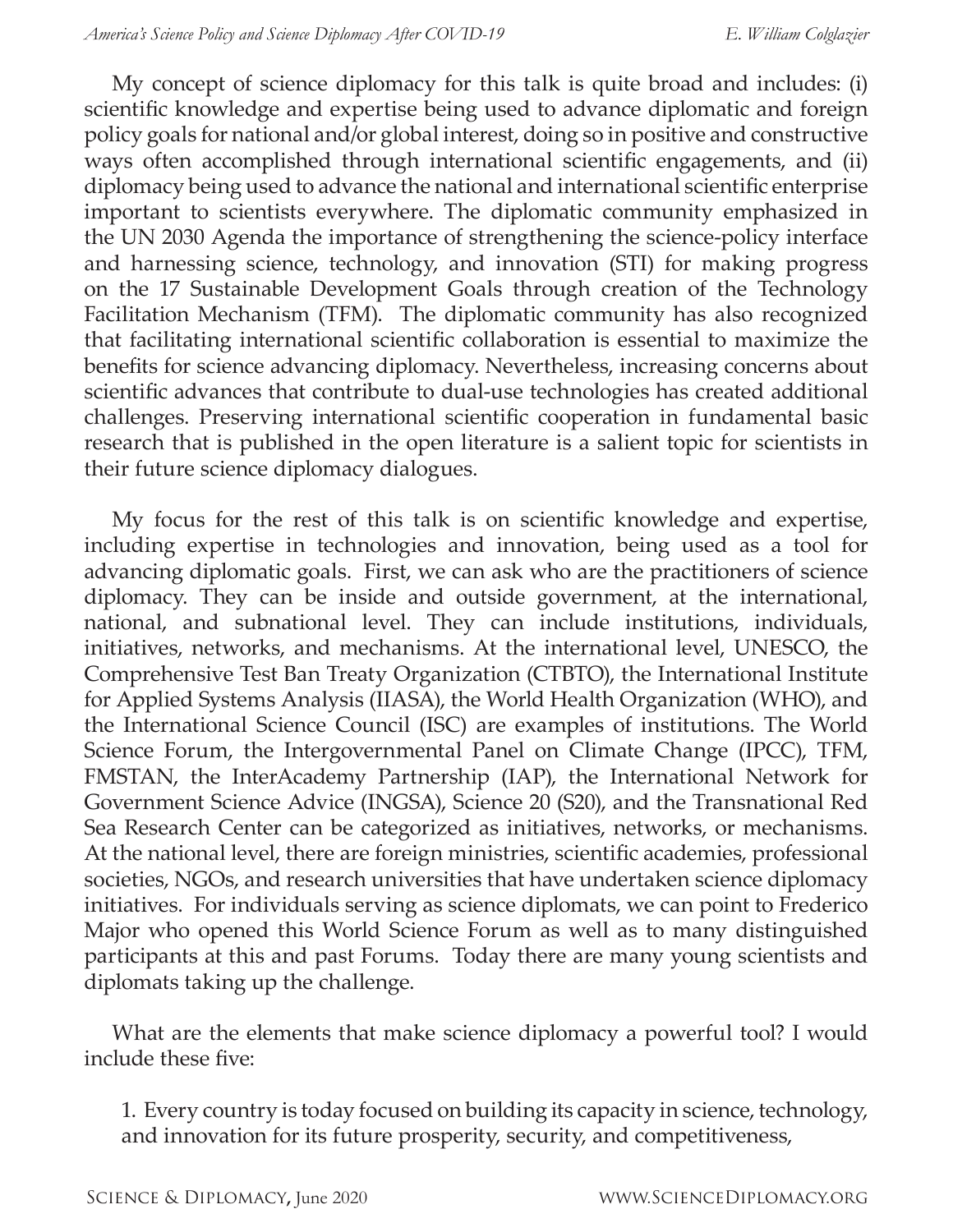2. Diplomats and foreign policy specialists are especially concerned about the negative implications and disruptive potential of rapidly advancing new technologies,

3. Scientists can communicate easily with foreign colleagues regardless of different ethnic backgrounds, cultures, and national governments, which can be especially valuable when governments are estranged,

4. Advances in science, technology, and innovation are an expanding resource of knowledge that can create new pathways and opportunities that leap over diplomatic hurdles and help achieve agreements between countries, as happened with the Montreal Protocol, and

5. Spreading the values that come from doing science (e.g., integrity, evidence, objectivity, peer review, transparency, valuing excellence, etc.) contributes to rational, open, tolerant societies and the use of scientific evidence in societal decisions.

Then we can ask what are examples of science diplomacy successes. I would include among the most prominent the nuclear arms control agreements during the Cold War, the IPCC and the Paris Climate Agreement, and the Iran nuclear agreement. Yet there have been recent setbacks for all three, demonstrating yet again that politics is a more powerful force than science at least in the short run. A few other science diplomacy initiatives with initial progress ultimately stumbled or failed when overwhelmed by political events, such as with Libya, Syria, and North Korea. I take an optimistic long view in believing that the political setbacks are temporary and that science will help us to achieve our diplomatic goals for some of these cases. As one of my scientific mentors, Richard Feynman, said in his appendix to the Challenger Commission report, politicians discounting science do so at their peril as "Nature cannot be fooled."

Looking to the future, here are five areas where I think there is a great need for science diplomacy and where science can help to provide new pathways for progress:

1. Controlling new technologies of war, which can be used by nation states and terrorists, and advancing arms control treaties to reduce the dangers and proliferation of these weapons (e.g., nuclear weapons and delivery systems, autonomous weapons utilizing artificial intelligence, hypersonic weapons creating the fear of first strike, cyber weapons and offensive information warfare, biological weapons, etc.),

2. Providing foresight and facilitating dialogue on the implications of rapid technological developments that can be disruptive (good and bad) to societies in order to maximize the benefits and minimize the negative consequences and